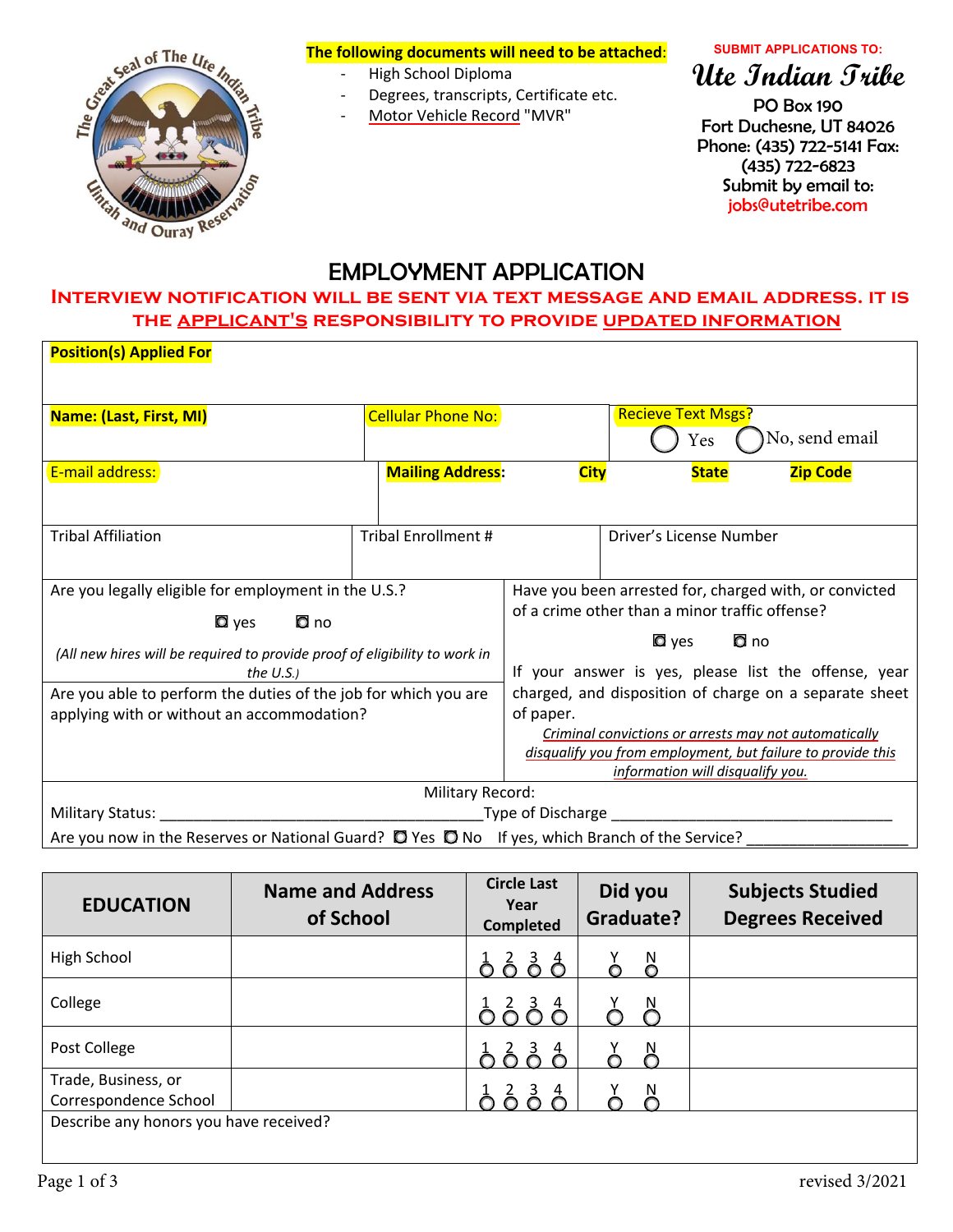| List Skills relevant to the position applied for the contract of the contract of the contract of the contract of the contract of the contract of the contract of the contract of the contract of the contract of the contract                                                                                                                                                                                                                                                                                                                                                                                    |                                                 |  |                        |                         |                            |
|------------------------------------------------------------------------------------------------------------------------------------------------------------------------------------------------------------------------------------------------------------------------------------------------------------------------------------------------------------------------------------------------------------------------------------------------------------------------------------------------------------------------------------------------------------------------------------------------------------------|-------------------------------------------------|--|------------------------|-------------------------|----------------------------|
|                                                                                                                                                                                                                                                                                                                                                                                                                                                                                                                                                                                                                  |                                                 |  |                        |                         |                            |
|                                                                                                                                                                                                                                                                                                                                                                                                                                                                                                                                                                                                                  | <b>Professional Licenses and Certifications</b> |  |                        |                         |                            |
| <b>Type</b>                                                                                                                                                                                                                                                                                                                                                                                                                                                                                                                                                                                                      | Lic/Registration#                               |  | <b>Expiration Date</b> |                         | Licensed to practice in UT |
|                                                                                                                                                                                                                                                                                                                                                                                                                                                                                                                                                                                                                  |                                                 |  |                        |                         |                            |
|                                                                                                                                                                                                                                                                                                                                                                                                                                                                                                                                                                                                                  |                                                 |  |                        |                         |                            |
|                                                                                                                                                                                                                                                                                                                                                                                                                                                                                                                                                                                                                  |                                                 |  |                        |                         |                            |
| Copies of degrees/diplomas/transcripts/certificates must be attached for educational background to be considered during the screening and interview process.                                                                                                                                                                                                                                                                                                                                                                                                                                                     |                                                 |  |                        |                         |                            |
| Directions: Beginning with your present/most recent experience and working background, LIST YOUR WORK RECORD FOR THE LAST 10 YEARS. If<br>jobs held prior to 10 years ago relate to the position you are applying for, list those also. If more than one position has been held with the same<br>organization (Including employment with the Ute Indian Tribe or military service), list each separately. FAILURE TO PROVIDE COMPLETE AND<br>ACCURATE INFORMATION WILL RESULT IN YOUR APPLICATION BEING DISQUALIFIED. If you are attaching a resume you must also fill in all the blanks<br>on this application. |                                                 |  |                        |                         |                            |
| Were you previously employed by the Ute Indian Tribe?<br>Have you ever been discharged or forced to resign from a<br>position? 2 Yes 0 No<br><b>D</b> Yes <b>D</b> No Date _________________________________<br>(If yes please explain fully on separate sheet)                                                                                                                                                                                                                                                                                                                                                  |                                                 |  |                        |                         |                            |
| <b>Employer Name and Address</b>                                                                                                                                                                                                                                                                                                                                                                                                                                                                                                                                                                                 | <b>Position Title/Duties Skills</b>             |  |                        | Dates Employed          |                            |
|                                                                                                                                                                                                                                                                                                                                                                                                                                                                                                                                                                                                                  |                                                 |  |                        | From:                   | To:                        |
|                                                                                                                                                                                                                                                                                                                                                                                                                                                                                                                                                                                                                  |                                                 |  |                        |                         | Reason for leaving         |
|                                                                                                                                                                                                                                                                                                                                                                                                                                                                                                                                                                                                                  | Supervisor's Name:                              |  | Telephone:             |                         |                            |
| <b>Employer Name and Address</b>                                                                                                                                                                                                                                                                                                                                                                                                                                                                                                                                                                                 | <b>Position Title/Duties Skills</b>             |  |                        | Dates Employed          |                            |
|                                                                                                                                                                                                                                                                                                                                                                                                                                                                                                                                                                                                                  |                                                 |  |                        | From:                   | To:                        |
|                                                                                                                                                                                                                                                                                                                                                                                                                                                                                                                                                                                                                  |                                                 |  |                        |                         | Reason for leaving         |
|                                                                                                                                                                                                                                                                                                                                                                                                                                                                                                                                                                                                                  | Supervisor's Name:                              |  | Telephone:             |                         |                            |
| <b>Employer Name and Address</b>                                                                                                                                                                                                                                                                                                                                                                                                                                                                                                                                                                                 | <b>Position Title/Duties Skills</b>             |  |                        | Dates Employed<br>From: | To:                        |
|                                                                                                                                                                                                                                                                                                                                                                                                                                                                                                                                                                                                                  | Supervisor's Name:                              |  | Telephone:             |                         | Reason for leaving         |
|                                                                                                                                                                                                                                                                                                                                                                                                                                                                                                                                                                                                                  |                                                 |  |                        |                         |                            |